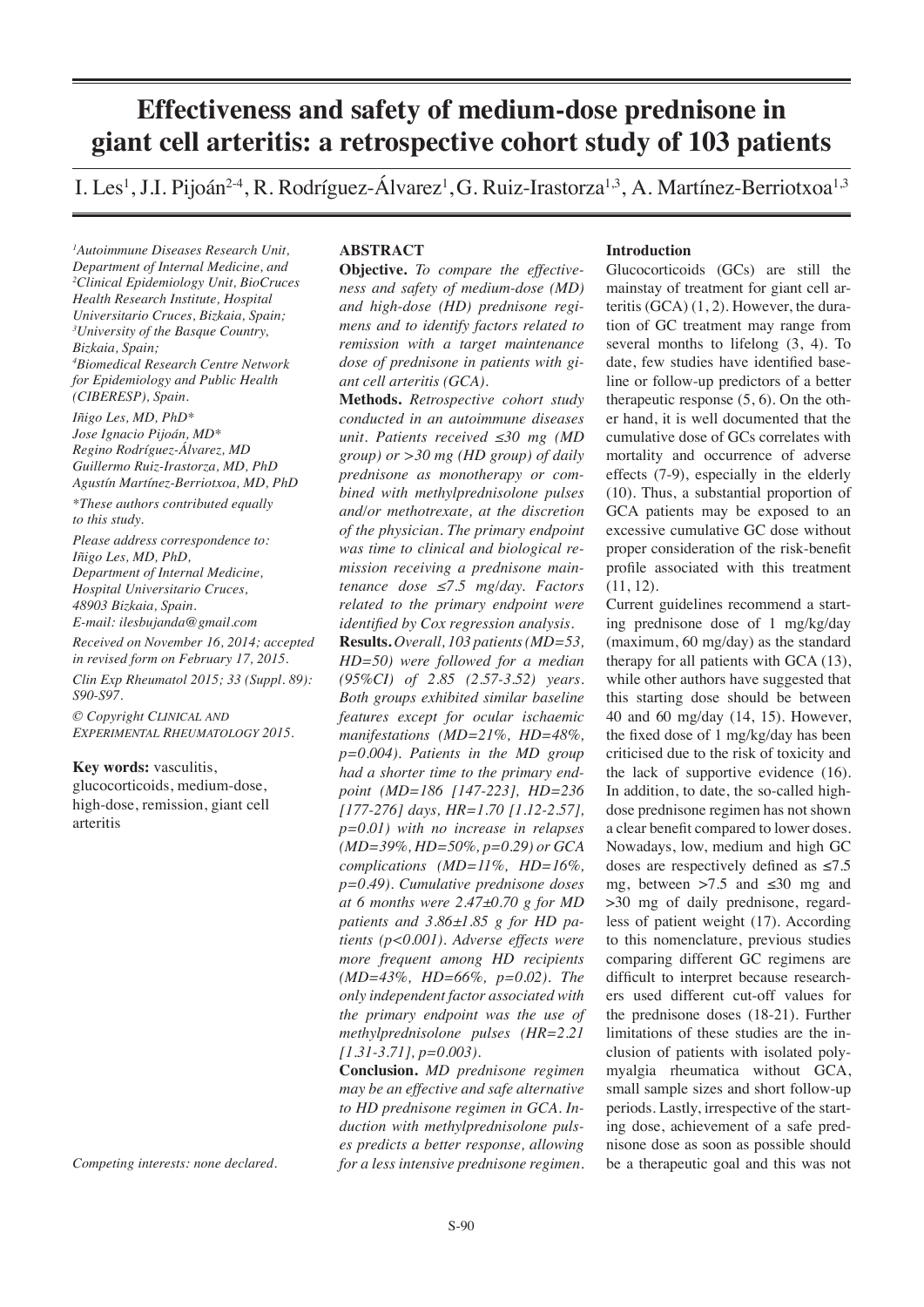adequately taken into account in the above-mentioned studies. Although the threshold below which prednisone can be considered safe is not well established, it is widely recommended that the daily maintenance dose should not exceed 7.5 mg (22, 23). Our hypothesis was that medium starting doses of prednisone could reduce time to remission achieved with a target dose of prednisone, without increasing GCA relapses and complications.

For these reasons, we designed this study aimed to compare the effectiveness and safety of medium (≤30 mg/ day) and high (>30 mg/day) starting doses of prednisone in a large cohort of patients with GCA. In addition, we tried to identify factors associated with remission once the target maintenance dose of prednisone  $(\leq 7.5 \text{ mg/day})$  had been achieved.

### **Patients and methods**

# *Study design and setting*

We conducted an observational retrospective study of an historical cohort recruited in the Autoimmune Diseases Unit of a tertiary care hospital between January 2004 and December 2012. Patients were scheduled for regular medical check-ups in a dedicated outpatient clinic for vasculitis (24).

# *Patient selection*

All patients with GCA who received care in our unit were included in the study if they met the following inclusion criteria: 1. three of the five 1990 American College of Rheumatology classification criteria for GCA (25); and 2. acceptance of informed consent. Exclusion criteria were: 1. unavailability of data to determine dates of remission and doses of prednisone; and 2. loss to follow-up before 6 months. The diagnosis of GCA was based on either a positive temporal artery biopsy

(presence of cellular infiltration including lymphocytes, plasma cells and/or multinucleated giant cells in the media or the adventitia of the arterial wall) or the combination of at least one clinical criterion (new type of localised headache not explained by another cause, temporal artery abnormalities on physical examination not attributable to

atheromatosis, new-onset jaw claudication, or ischaemic optic neuropathy not due to an atheroembolic or cardioembolic mechanism) and one analytical criterion (erythrocyte sedimentation rate  $[ESR] \geq 50$  mm/hour using the Westergren method, or C-reactive protein  $[CRP] \geq 2$  mg/dL, without an alternative origin), all of them in patients older than 50 years. We adopted this definition because of the low rate of positive temporal artery biopsies due to the segmental nature of the inflammatory infiltrate (26-28). Inconclusive temporal artery biopsies were reviewed by two independent pathologists before being classified by consensus as positive or negative for GCA.

### *Procedures*

Initiation of therapy was decided on the basis of clinical and laboratory findings consistent with a diagnosis of GCA without waiting for the result of the temporal artery biopsy, which was performed within 15 days after the start of GCs (29). All patients were treated with oral prednisone as monotherapy or in combination with intravenous methylprednisolone (MP) pulses of 250-500 mg for 3 consecutive days on diagnosis and/or oral or intramuscular methotrexate (MTX, range dose: 7.5-20 mg/week) based on the clinical judgement of the physician. Depending on the starting dose of prednisone, patients were classified into 1) a medium-dose (MD) group  $(\leq 30 \text{ mg/day})$  or 2) a high-dose (HD) group (>30 mg/day), in accordance with current nomenclature (17). The rationale for choosing the MD instead of the HD regimen was based on a GC-sparing policy that has been shown effective in other autoimmune diseases (30), according to daily experience in our unit. The prednisone tapering did not follow a pre-specified protocol of time intervals but rather was adjusted by the physician on the basis of clinical and laboratory parameters irrespective of the starting dose. In the absence of contraindications, both groups received low-dose aspirin, calcium and vitamin D supplements, and bisphosphonate therapy if indicated (31-33). In addition, all patients underwent a systematic cardiovascular risk assessment based on rec-

ommendations (34), including periodical arterial pressure measures and blood tests at each scheduled visit and by their primary care physicians for screening of arterial hypertension, diabetes mellitus and hypercholesterolemia. During follow-up, patients who had a relapse were managed with an increase in prednisone of 5–10 mg/day until they recovered to their previous status (35). The follow-up consisted of regular visits every 1 to 3 weeks during the first 2 months, every 1 to 3 months until the first year and every 4 to 6 months thereafter, depending on the clinical status of patients.

### *Outcomes*

The primary endpoint of the study was time to clinical and biological remission receiving a maintenance prednisone dose  $\leq 7.5$  mg/day. In the absence of standardised response criteria for large vessel vasculitis (36), this primary endpoint combined the achievement of both remission and a target prednisone dose. The secondary endpoints were: time to therapy withdrawal by the physician, percentage of patients who were withdrawn from treatment, cumulative prednisone dose at 6 and 12 months, and percentage of patients who had relapses, GC-related adverse effects, or GCA-related complications or who died, all of them after the treatment had been initiated.

Clinical remission was defined as complete absence of signs and symptoms of GCA for at least 1 week and biological remission as normalisation of ESR and CRP in two consecutive measurements at least 1 week apart (37, 38). Relapses were defined as any reappearance of signs and symptoms of GCA associated or not with a rise in ESR or CRP levels that required an increase in the prednisone or MTX doses. Asymptomatic laboratory abnormalities not involving treatment modifications and progressive increases in MTX dosage aimed to maximise the effect of the drug without clinical changes were not considered relapses.

The following GC-related adverse effects were recorded: new-onset diabetes mellitus, arterial hypertension, hypercholesterolemia requiring lipid-lowering drugs, peptic ulcers, osteoporotic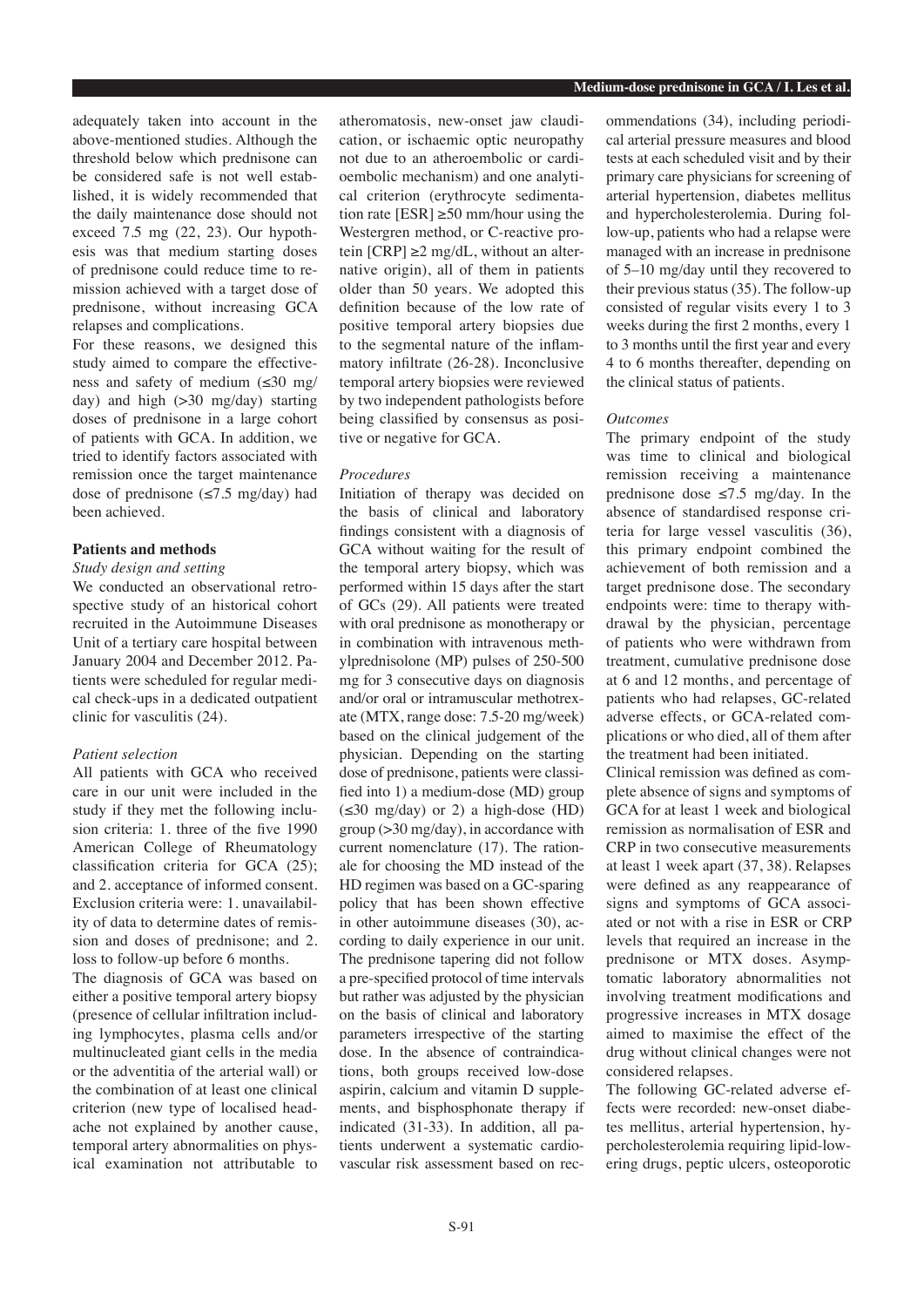fractures, avascular osteonecrosis, cataracts, appearance of Cushingoid clinical features, and infections requiring admission.

GCA-related complications were defined as occurrence of ocular ischaemic events (arteritic ischaemic optic neuropathy, amaurosis fugax, central retinal artery occlusion, and diplopia), aneurysm (39, 40), and ischaemic stroke. Other variables assessed at baseline and, if appropriate, at each medical appointment during follow-up were: age, gender, previous comorbid conditions, clinical manifestations of GCA, haemoglobin levels, platelet count, ESR, CRP, histopathological findings on temporal artery biopsy, start of and successive maintenance prednisone doses, and association with MP pulses or MTX.

### *Ethical issues*

The study protocol conformed to the Declaration of Helsinki and was approved by the local Institutional Review Board of Hospital Universitario Cruces, in accordance with the Spanish legislation. Written informed consent was obtained from all participants before being included in our database.

### *Statistical analysis*

Time data were expressed as median (95% confidence interval [CI]), quantitative continuous data as mean ± standard deviation and categorical data as number (percentage). Quantitative continuous variables were compared between the two groups using the Student's *t*-test for unpaired data or the non-parametric Mann-Whitney *U* test if data did not follow a Gaussian distribution. Categorical variables were compared using Pearson's *X2* test or Fisher's exact test depending on the expected cell frequencies. The primary endpoint was described with the Kaplan-Meier estimator and the log-rank Mantel-Cox test was used for comparison between groups. Patients were censored for the analysis of the primary endpoint on death from non-GCA-related causes or loss to followup or absence of any event of interest at the end of the study period.

Multivariate analysis using a Cox regression model was performed to iden-



Fig. 1. Flow diagram of the participants of the study. Patients were selected from a vasculitis outpatient clinic. From a total of 113 potentially eligible patients with GCA, 103 patients were included in the study according to the inclusion and exclusion criteria. The cohort was divided into patients treated at baseline with medium-dose (MD group) and high-dose (HD group) prednisone. There were no significant differences between MD and HD groups in length of follow-up. GCA: giant cell arteritis; MD: medium-dose; HD: high-dose.

tify factors related to the primary endpoint and to obtain adjusted estimates of treatment effects. Using a manual, backward iterative process, the model was constructed from variables which either had a p value <0.2 in the univariate analysis or were considered clinically relevant on the basis of previous studies; the treatment group (MD or HD) was also included as a potential predictor. Potentially relevant interactions between predictors were tested through the use of cross products of main predictors. Bonferroni corrections were applied for multiple comparisons between different therapeutic subgroups (41). Two-sided hypothesis tests were performed, and the significance level was set at 5%. The analysis was conducted using Stata statistical software version 12.1 (StataCorp, College Station, Texas, USA).

### **Results**

# *Baseline and therapeutic*

*characteristics of the cohort* A total of 113 patients with GCA were assessed for eligibility. Of them, 103 patients (MD=53, HD=50 patients) were included in the study (Fig. 1) and followed for 2.85 (2.57–3.52) years. The starting prednisone dose was 27.45±5.51 mg/day in the MD group and 54.30±11.86 mg/day in the HD group (*p*<0.001).

Temporal artery biopsy was performed in 94 cases (MD=47 [88%], HD=47  $[94\%]$ ,  $p=0.49$ ), with positive result in 49 patients (52%) and negative in 45 (48%). Reasons for omitting this biopsy (n=9 patients) were lack of consent (n=6), venous sampling in a previous attempt (n=2) and high risk of bleeding  $(n=1)$ .

Except for ocular ischaemic manifestations (MD=11 [21%], HD=24 [48%], *p*=0.004), there were no statistically significant differences between the two groups in baseline characteristics (Table I) or in length of follow-up (MD=2.81 [2.42–3.54], HD=3.05 [2.47–4.55] years,  $p=0.26$ ). Regarding treatment modalities (Table I), there was a trend towards a higher percentage of patients in the MD group being treated with MP pulses (MD=17 [32%], HD=8 [16%], *p*=0.06) and MTX (MD=26 [49%], HD=16 [32%], *p*=0.08).

## *Outcomes data*

The product-limit estimate of the probability of achieving the primary endpoint was significantly higher in MD group patients (Fig. 2). Notably, most patients in the whole cohort achieved the primary endpoint during follow-up regard-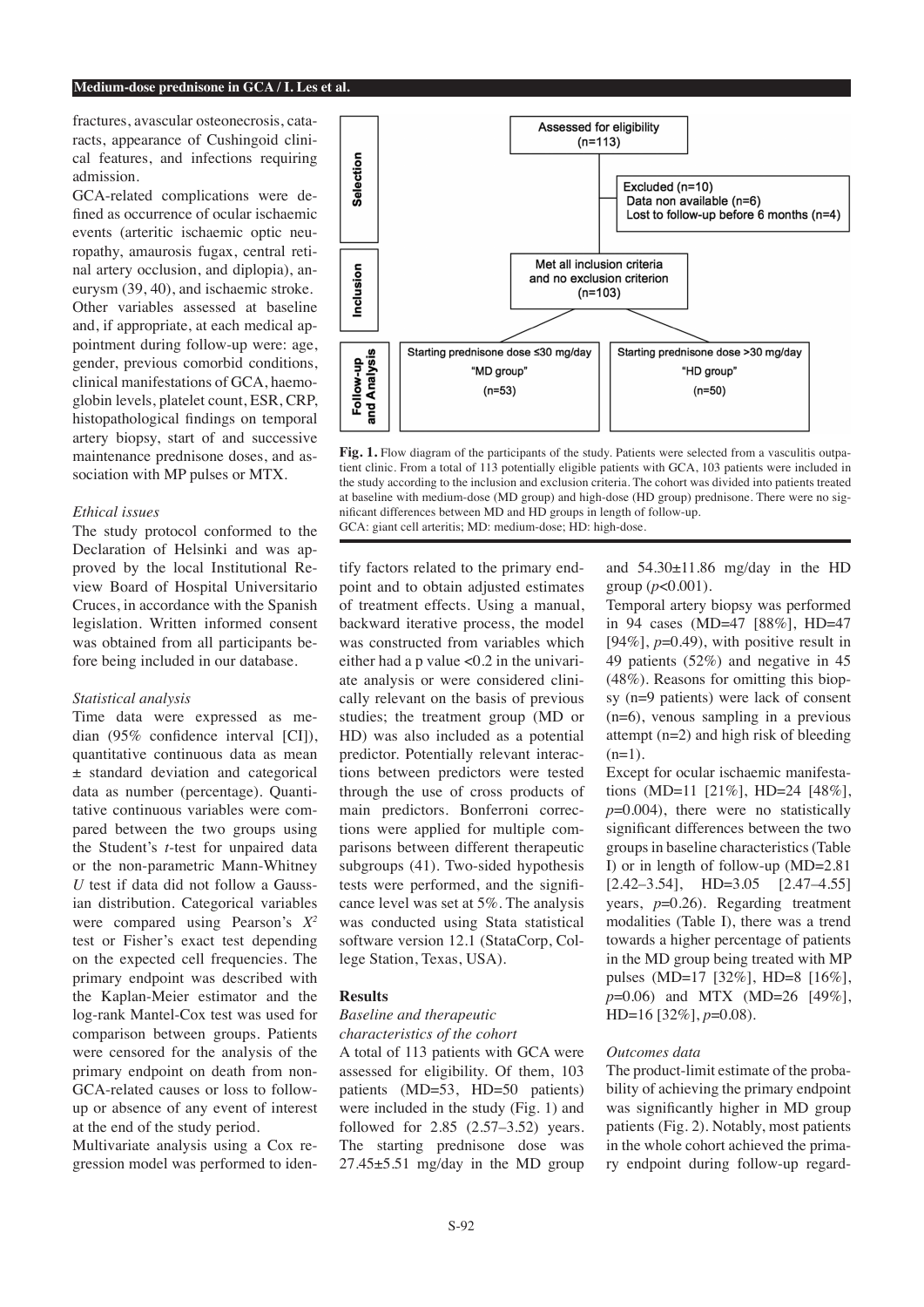**Table I.** Baseline characteristics and therapeutic modalities of patients in the MD and HD groups.

| Characteristics                            | MD group<br>$(n=53)$ | HD group<br>$(n=50)$ | $p$ -value |
|--------------------------------------------|----------------------|----------------------|------------|
| Age (years)                                | $74.7 + 8.4$         | $73.3 + 7.9$         | 0.39       |
| Gender (male/female)                       | 16(30)/37(70)        | 19(38)/31(62)        | 0.40       |
| Arterial hypertension                      | 36 (68)              | 32 (64)              | 0.67       |
| Diabetes mellitus                          | 10(19)               | 11(22)               | 0.69       |
| Tobacco use (prior or current)             | 18 (34)              | 13(26)               | 0.38       |
| Hypercholesterolemia                       | 19 (36)              | 20(40)               | 0.66       |
| Polymyalgia rheumatica                     | 18 (34)              | 14 (28)              | 0.51       |
| Jaw claudication                           | 14(26.5)             | 21 (42)              | 0.09       |
| Ocular ischaemic manifestations*           | 11(21)               | 24 (48)              | 0.004      |
| ESR (mm/hour)                              | $88.7 + 28.8$        | $87.2 + 25.0$        | 0.77       |
| $CRP$ (mg/dL)                              | $7.1 + 9.8$          | $8.9 + 7.8$          | 0.32       |
| Haemoglobin $(g/dL)$                       | $12.1 + 1.4$         | $11.9 + 1.3$         | 0.45       |
| Platelets $(10^3/\mu L)$                   | $323.6 \pm 113.6$    | $348.2 + 144.1$      | 0.34       |
| Temporal artery biopsy (positive/negative) | 26(55)/21(45)        | 23 (49)/24 (51)      | 0.68       |
| Therapy                                    |                      |                      |            |
| Acetylsalicylic acid                       | 40(75.5)             | 37 (74)              | 0.86       |
| Acenocoumarol                              | 4(7.5)               | 6(12)                | 0.52       |
| MP pulses                                  | 17(32)               | 8(16)                | 0.06       |
| <b>MTX</b>                                 | 26 (49)              | 16 (32)              | 0.08       |

Data are expressed as mean  $\pm$  standard deviation or number of patients  $(\%)$ .

\*Ocular ischaemic manifestations were defined as arteritic ischaemic optic neuropathy, amaurosis fugax, central retinal artery occlusion or diplopia.

MD: medium-dose; HD: high-dose; ESR: erythrocyte sedimentation rate; CRP: C-reactive protein; MP: methylprednisolone; MTX: methotrexate.



**Fig. 2.** Kaplan-Meier probability of achieving clinical and biological remission while receiving ≤7.5 mg/day of prednisone in MD and HD groups. The needed time to achieve the primary endpoint was shorter in MD group patients (MD=186 [147-223], HD=236 [177-276] days, log-rank test *p*=0.01). MD: medium-dose; HD: high-dose.

less of treatment allocation (MD=53 [100%], HD=48 [96%], *p*=0.14). The percentage of patients able to discontinue the immunosuppressive

therapy including prednisone during the study period was similar in the two

groups (MD=24 [45%], HD=21 [42%], *p*=0.67). There was a non significant difference in time to complete prednisone withdrawal (MD=2.20 [1.66- 2.41], HD=2.34 [1.74–2.75] years, *p*=0.13).

Differences in the starting dose of prednisone were not associated with an increase in relapses (MD=21 [39%], HD=25 [50%], *p*=0.29) or GCA-related complications (MD=6 [11%], HD=8  $[16\%]$ ,  $p=0.49$ ), none of which manifested in the form of ocular ischaemic events (Table II). In contrast, the cumulative prednisone dose was higher in the HD group at 6 months  $(MD =$ 2.47±0.70, HD=3.86±1.85 g, *p*<0.001) and 12 months (MD=3.65±1.11, HD= 5.23±2.54 g, *p*<0.001). Considering the MP pulses, the cumulative prednisone dose remained higher in the HD group at 6 months  $(MD =$ 2.75±0.77, HD=4.01±1.81 g, *p*<0.001) and 12 months (MD=3.93±1.07, HD= 5.38±2.50, *p*<0.001). This difference in the cumulative prednisone dose was in turn associated with a higher overall rate of GC-related adverse effects (MD=23 [43%], HD=33 [66%], *p*=0.02). New-onset hypercholesterolemia requiring lipid-lowering drugs was the most common adverse effect (Table II), especially in HD group patients (MD=5 [9%], HD=15 [30%], *p*=0.008). Infections requiring admission occurred in 9 patients (MD=6 [11%], HD=3 [6%], *p*=0.49); four of them corresponded to pneumonia, 3 to soft tissue infections and 2 to urinary tract infections. During followup, there were 4 deaths (MD=1 [2%], HD=3 [6%], *p*=0.35), none of them directly related to GCA.

## *Factors related to*

### *the primary endpoint*

In the univariate analysis, significant factors related to the primary endpoint were MD group (HR=1.70, 95%CI=1.12–2.57, *p*=0.01) and MP pulse therapy (HR=2.34, 95%CI=1.45- 3.77, *p*<0.001).

In the multivariate analysis, the model included use of MTX because this drug was close to statistical significance in the univariate analysis  $(p=0.16)$ with a favourable effect (HR=1.33, 95%CI=0.89–1.99) and had been shown to be of benefit in previous studies (42). Finally, the only independent factor related to the primary endpoint was use of MP pulses (HR=2.21, 95%CI=1.31–3.71, *p*=0.003).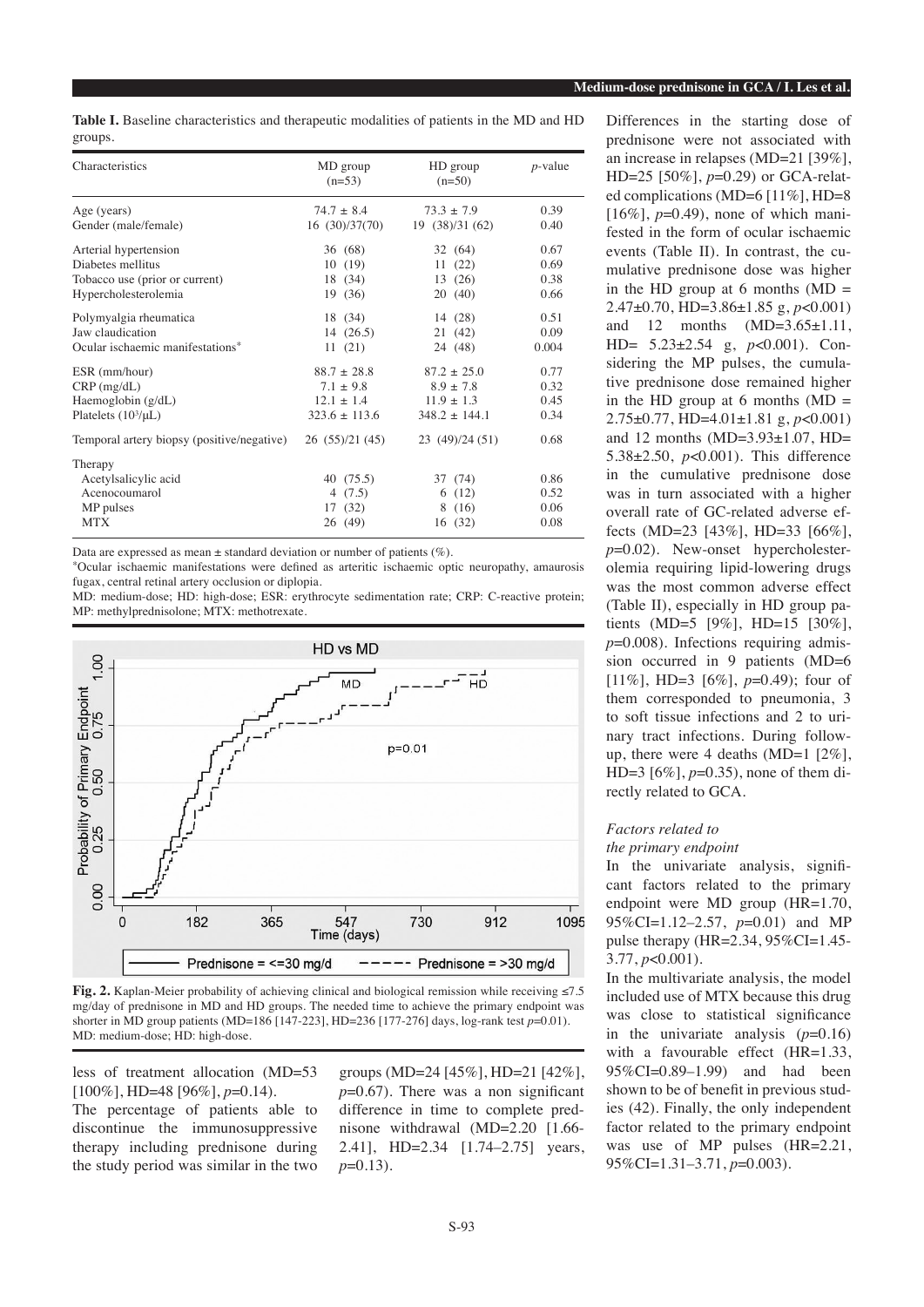### **Medium-dose prednisone in GCA / I. Les et al.**

**Table II.** Therapy-related adverse effects, relapses and GCA-related complications in patients of MD and HD groups.

|                                | MD group<br>$(n=53)$ | HD group<br>$(n=50)$ | $p$ -value |
|--------------------------------|----------------------|----------------------|------------|
| Adverse effects                | 23(43)               | 33 (66)              | 0.02       |
| Diabetes mellitus              | 6(11)                | 10(20)               | 0.22       |
| Arterial hypertension          | 2(3)                 | 2(4)                 | 0.95       |
| Hypercholesterolemia           | 5(9)                 | 15(30)               | 0.008      |
| Osteoporotic fracture          | 5(9)                 | 7(14)                | 0.47       |
| Cataract                       | 4(7)                 | 5(10)                | 0.74       |
| Infections requiring admission | 6 (11)               | 3(6)                 | 0.49       |
| Cushingoid clinical features   | 1(2)                 | 4(8)                 | 0.19       |
| Relapses                       | 21 (39)              | 25(50)               | 0.29       |
| GCA complications              | 6 (11)               | 8(16)                | 0.49       |
| Ocular ischaemic events*       | 0(0)                 | 0(0)                 | 1.00       |
| Ischaemic stroke               | 1(2)                 | 1(2)                 | 0.97       |
| Aneurysm                       | 2(3)                 | 0(0)                 | 0.49       |
| Death                          | 1(2)                 | 3(6)                 | 0.35       |

Data are expressed as number of patients (%).

\*Ocular ischaemic events were defined as arteritic ischaemic optic neuropathy, amaurosis fugax, central retinal artery occlusion or diplopia.

MD: medium-dose; HD: high-dose; GCA: giant cell arteritis.



**Fig. 3.** Box plot comparing time to the primary endpoint between MD and HD groups with or without MP pulse therapy. The time to the primary endpoint in days for the MD without pulses subgroup was 262.5 (93-426); for the MD with pulses subgroup, 164.5 (103-213); for the HD without pulses subgroup, 263 (177-550); and for the HD with pulses subgroup, 176.5 (88-238). \**p*=0.001 (Bonferroni-adjusted significance threshold *p*=0.008). MD: medium-dose; HD: high-dose; MP: methylprednisolone.

An interaction between the starting prednisone dose and receiving MP pulses was found to have a close to significant effect on the primary endpoint  $(p=0.07)$ . That is, the estimated effect of the initial prednisone dose regimen upon the achievement of the primary endpoint seemed to vary according to whether

additional MP pulses were administered (Fig. 3). Applying the Bonferroni-adjusted significance threshold (*p*=0.008), only the comparisons between HD with pulses *versus* HD without pulses (HR=3.89, 95%CI=1.74-8.71, *p*=0.001) and MD with pulses *versus* HD without pulses (HR=2.86, 95%CI=1.56–3.32,

 $p=0.001$ ) showed statistically significant differences (Fig. 3).

### *Subgroup analysis*

Figure 4 summarises the relative probability of achieving the primary endpoint in different subgroups. In the subgroups of patients with positive temporal artery biopsy result (n=49, MD=26, HD=23 patients) or with ocular ischaemic manifestations at baseline (n=35, MD=11, HD=24 patients), the time to the primary endpoint was also shorter in MD regimen patients (MD=183 [142–280], HD=236 [147– 384] days, *p*=0.05; MD=160 [76–213], HD=220 [175–308] days, *p*=0.005; respectively). In both subgroups, the cumulative prednisone doses at 6 months and 12 months were higher in HD regimen patients; relapses were more common only in HD regimen patients with biopsy-proven GCA, while the rate of prednisone-related adverse effects and GCA-related complications did not differ between MD and HD groups (data not shown).

### **Discussion**

The present study investigated the effect of two different GC regimens (MD and HD groups) on the therapeutic response of a cohort of patients with GCA. In terms of effectiveness, the most important finding is that patients in the MD group exhibited a response at least as favourable as those in the HD group. Specifically, there was a higher probability of achieving the primary endpoint in the MD group without an increase in the risk of GCA relapses or complications. Further, clinical benefits in favour of the MD regimen largely remained when analysing different subgroups of patients. However, the effect of the starting prednisone dose on the primary endpoint was strongly influenced by the administration of MP pulses.

In terms of safety, our data confirm what has been shown previously, in that patients in the HD group showed higher overall levels of toxicity because of a more intensive GC regimen (4, 7, 18, 19). Probably due to the limited sample size and time of exposure to GCs, the single prednisone-related adverse effect that accounted for the observed benefit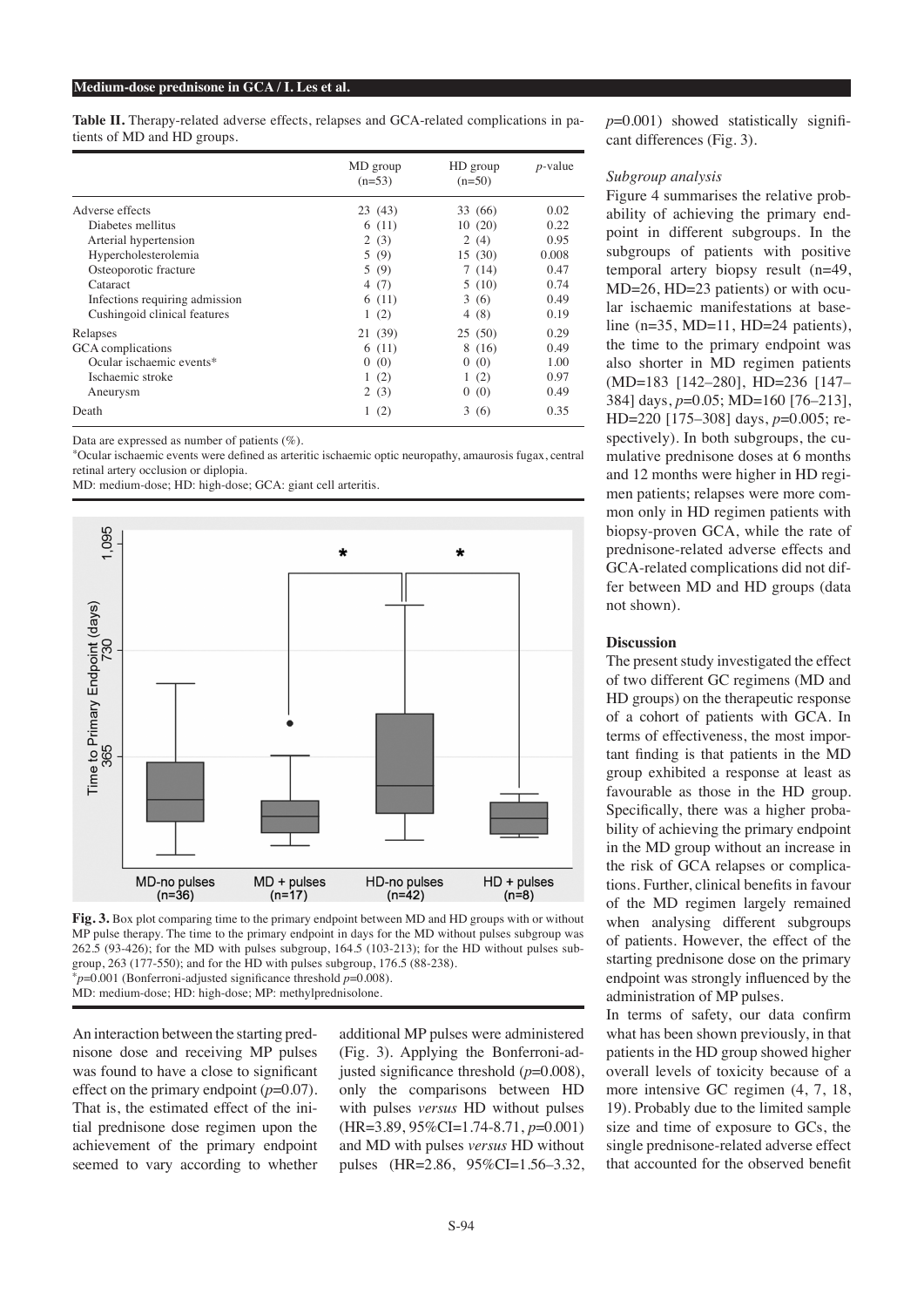|                           | n   | HR   | 95%CI         |                   |                                               |
|---------------------------|-----|------|---------------|-------------------|-----------------------------------------------|
| TAB result*               |     |      |               |                   |                                               |
| Positive                  | 49  | 1.82 | 0.99-3.65     |                   |                                               |
| Negative                  | 45  | 1.75 | 0.93-3.31     |                   |                                               |
| <b>Ocular involvement</b> |     |      |               |                   |                                               |
| Yes                       | 35  | 3.06 | 1.35-6.91     |                   |                                               |
| No                        | 68  | 1.82 | 1.04-3.17     |                   |                                               |
| <b>MP pulses</b>          |     |      |               |                   |                                               |
| Yes                       | 25  | 1.24 | $0.52 - 2.95$ |                   |                                               |
| No                        | 78  | 1.77 | 1.09-2.86     |                   |                                               |
| <b>MTX</b>                |     |      |               |                   |                                               |
| Yes                       | 42  | 1.17 | $0.61 - 2.27$ |                   |                                               |
| No                        | 61  | 2.05 | 1.18-3.57     |                   |                                               |
| Overall                   | 103 | 1.70 | 1.12-2.57     |                   |                                               |
|                           |     |      |               | 0.5<br>1          | 2.0<br>1.5<br>2.5<br>3.0<br>3.5<br>4.0<br>4.5 |
|                           |     |      |               | <b>Favours HD</b> | <b>Favours MD</b>                             |
|                           |     |      |               |                   |                                               |

**Fig. 4.** Forest plot representing the relative probability of achieving the primary endpoint in MD group *versus* HD group depending on the positive or negative result of TAB, the presence or absence of ocular ischaemic involvement at baseline and the use or not of MP pulses and MTX. \*TAB was performed in 94 patients (MD=47 [88%], HD=47 [94%], *p*=0.49).

TAB: temporal artery biopsy; MP: methylprednisolone; MTX: methotrexate; MD: medium-dose; HD: high-dose.

in favour of the MD group was hypercholesterolemia requiring lipid-lowering drugs. Even so, our results suggest that a therapeutic approach focused on a GC-sparing strategy may be valid. In our opinion, optimising the cumulative prednisone dose is of critical importance in the elderly, who are especially susceptible to GC-related toxicity and represent a major subgroup of patients with GCA (43).

Another notable finding is that remission was a common event in our cohort regardless of the prednisone dose at baseline. Despite being frequent, achievement of a safe prednisone maintenance dose occurred after prolonged treatment periods in order to reduce GCA relapses and complications. Concerning relapses, the rate of which was not higher in our series than in previous reports (8, 44), they usually manifested in the form of headache or polymyalgia rheumatica, and were easily managed with small and short-term increases in the prednisone dose. Regarding complications, our data are consistent with prior studies that have shown a low frequency of ischaemic events once GCs have been initiated  $(3, 44, 45)$ , especially if they are provided as pulse therapy.

Furthermore, our multivariate analysis identified the use of MP pulses as the only factor that had an impact on the therapeutic response in GCA. Despite conflicting preliminary results (46), the benefit of three MP pulses as induction therapy has been observed in a prior clinical trial (47), which provides external validity for our results. Since this study by Mazlumzadeh *et al.* was published, we have gradually incorporated MP pulses in our therapeutic protocol. With only 24% of all our patients receiving MP pulses, we found a positive effect similar to the one previously reported by Mazlumzadeh *et al.*

In addition, the benefit derived from MP pulses cannot be separated from the effect of the starting dose of prednisone due to the existence of an interaction between these two factors. Specifically, the impact of the starting prednisone dose depends on its combination or not with MP pulses (Fig. 3). Given the lack of differences in terms of effectiveness between MD and HD prednisone in patients receiving adjunctive MP pulses, safety considerations seem to be a sensible justification for prioritising the MD over the HD regimen. Nevertheless, we note that a recent meta-analysis has raised doubts about the benefit of adjunctive agents (including MP pulses) other than prednisone in GCA (48).

Several methodological limitations of the current study should be recognised. First, the observational retrospective design does not allow us to draw firm conclusions regarding causality, and does not ensure protection against a potential confounding by indication bias related to the physician's underlying reasons to choose the MD or HD regimen. Second, ocular ischaemic manifestations at baseline, despite not being associated with a poorer outcome in our analysis, were more common in the HD group. Thus, the tendency among physicians towards using a slow-tapering prednisone schedule in these patients with the most severe forms of GCA might in part explain the better response to the MD regimen. However, the benefit in favour of the MD regimen was observed both in patients with and without ocular ischaemic involvement at baseline (Fig. 4). Third, the percentage of patients in the MD group being treated with MP pulses and/or MTX tended to be higher than in HD group. However, among patients who did not receive MP pulses or MTX, the MD regimen was related to an earlier achievement of the primary endpoint (Fig. 4). Further, the presumed superiority in terms of safety derived from a more restrictive use of GCs was not as clinically significant as might be expected given the differences in the cumulative prednisone doses. Insufficient statistical power, long-term nature of much of GC-related toxicity and retrospective data collection may have led to an underestimation of the rate of adverse effects. Lastly, prescription of MP pulses on three consecutive days may not be applicable to all patients due to comorbidities or to logistical factors. We underline that the fact that visual ischaemic deterioration was not detected during follow-up does not rule out the risk of this complication, particularly within the first week of treatment (49, 50). Based on our data, a randomised controlled trial comparing MD prednisone preferably in combination with MP pulses *versus* HD prednisone may be warranted.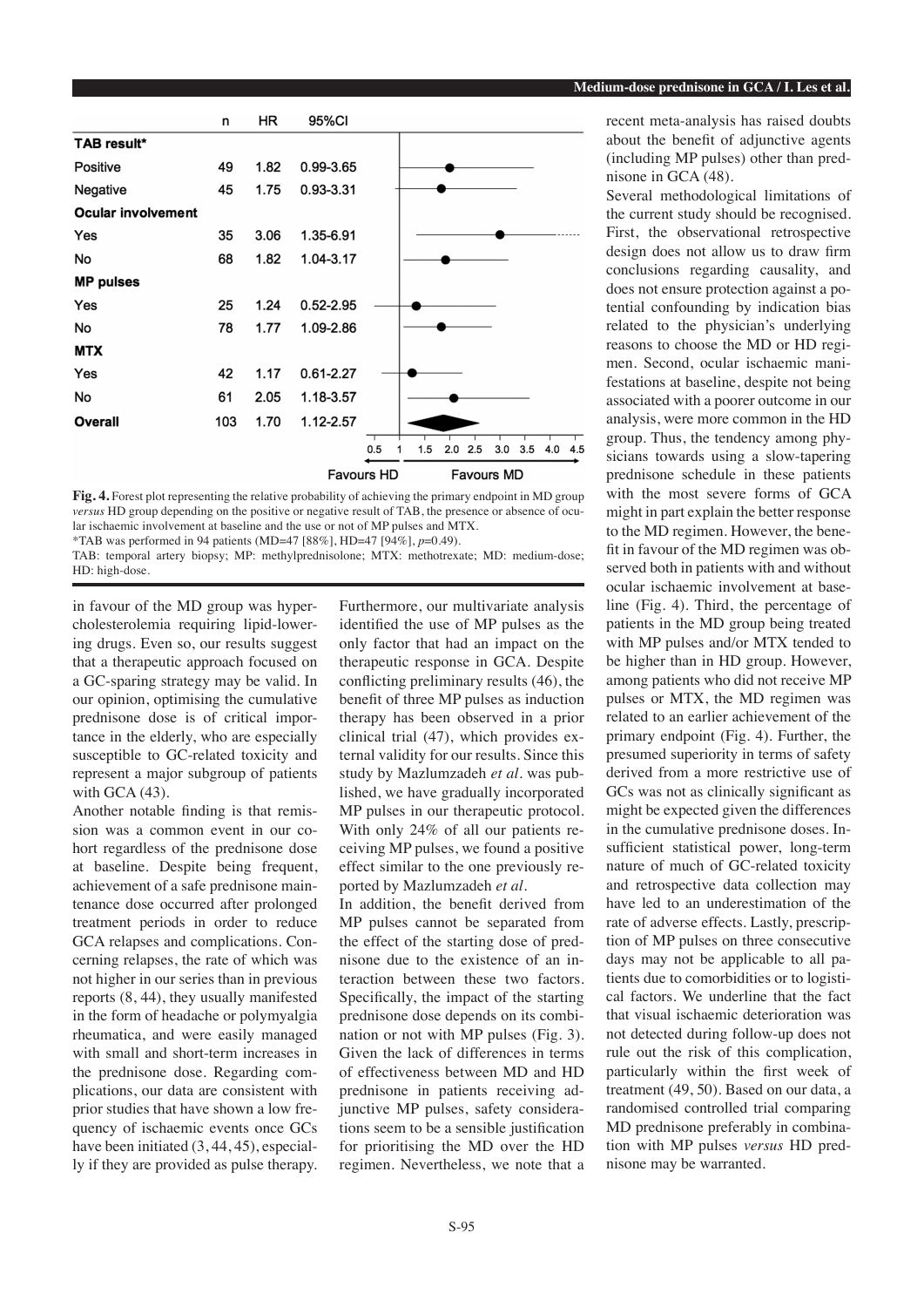### **Medium-dose prednisone in GCA / I. Les et al.**

In conclusion, our results suggest that in patients with GCA starting MD prednisone has a better safety profile than HD prednisone and is similarly effective in achieving both remission and a target maintenance dose of prednisone. One well-defined factor namely the use of MP pulses has a substantial impact on the therapeutic response. Combined treatment with MP pulses followed by MD prednisone appears to be a valid therapeutic approach that optimises the risk-benefit ratio.

## **Acknowledgements**

Authors are grateful to Lorena Mosteiro for her contribution to the review of temporal artery samples and to Julia G. Fenn, supported by the Basque Foundation for Health Innovation and Research (BIOEF), for her writing assistance.

### **References**

- 1. WEYAND CM, GORONZY JJ: Clinical practice. Giant-cell arteritis and polymyalgia rheumatica. *N Engl J Med* 2014; 371: 50-7.
- 2. BORCHERS AT, GERSHWIN ME: Giant cell arteritis: a review of classification, pathophysiology, geoepidemiology and treatment. *Autoimmun Rev* 2012; 11: A544-54.
- 3. MARTINEZ-LADO L, CALVINO-DIAZ C, PI-NEIRO A *et al.*: Relapses and recurrences in giant cell arteritis: a population-based study of patients with biopsy-proven disease from northwestern Spain. *Medicine* (Baltimore) 2011; 90: 186-93.
- 4. PROVEN A, GABRIEL SE, ORCES C, O'FALLON WM, HUNDER GG: Glucocorticoid therapy in giant cell arteritis: duration and adverse outcomes. *Arthritis Rheum* 2003; 49: 703-8.
- 5. HERNANDEZ-RODRIGUEZ J, GARCIA-MAR-TINEZ A, CASADEMONT J *et al.*: A strong initial systemic inflammatory response is associated with higher corticosteroid requirements and longer duration of therapy in patients with giant-cell arteritis. *Arthritis Rheum* 2002; 47: 29-35.
- 6. NESHER G, NESHER R, MATES M, SONNEN-BLICK M, BREUER GS: Giant cell arteritis: intensity of the initial systemic inflammatory response and the course of the disease. *Clin Exp Rheumatol* 2008; 26 (Suppl. 49): S30-4.
- 7. KYLE V, HAZLEMAN BL: Treatment of polymyalgia rheumatica and giant cell arteritis. II. Relation between steroid dose and steroid associated side effects. *Ann Rheum Dis* 1989; 48: 662-6.
- 8. HACHULLA E, BOIVIN V, PASTUREL-MI-CHON U *et al.*: Prognostic factors and longterm evolution in a cohort of 133 patients with giant cell arteritis. *Clin Exp Rheumatol*  $2001 \cdot 19: 171-6$ .
- 9. UDDHAMMAR A, ERIKSSON AL, NYSTROM L, STENLING R, RANTAPAA-DAHLOVIST S: Increased mortality due to cardiovascular

disease in patients with giant cell arteritis in northern Sweden. *J Rheumatol* 2002; 29: 737-42.

- 10. SCHMIDT J, WARRINGTON KJ: Polymyalgia rheumatica and giant cell arteritis in older patients: diagnosis and pharmacological management. *Drugs Aging* 2011; 28: 651-66.
- 11. PIPITONE N, SALVARANI C: Improving therapeutic options for patients with giant cell arteritis. *Curr Opin Rheumatol* 2008; 20: 17-  $22.2$
- 12. PETRI H, NEVITT A, SARSOUR K, NAPALKOV P, COLLINSON N: Incidence of giant cell arteritis and characteristics of patients: Datadriven analysis of comorbidities. *Arthritis Care Res* (Hoboken) 2015; 67: 390-5.
- 13. MUKHTYAR C, GUILLEVIN L, CID MC *et al.*: EULAR recommendations for the management of large vessel vasculitis. *Ann Rheum Dis* 2009; 68: 318-23.
- 14. SALVARANI C, CANTINI F, HUNDER GG: Polymyalgia rheumatica and giant-cell arteritis. *Lancet* 2008; 372: 234-45.
- 15. DASGUPTA B, BORG FA, HASSAN N *et al.*: BSR and BHPR guidelines for the management of giant cell arteritis. *Rheumatology*  (Oxford) 2010; 49: 1594-7.
- 16. RUIZ-IRASTORZA G, DANZA A, KHAMASHTA M: Glucocorticoid use and abuse in SLE. *Rheumatology* (Oxford) 2012; 51: 1145-53.
- 17. BUTTGEREIT F, DA SILVA JA, BOERS M *et al.*: Standardised nomenclature for glucocorticoid dosages and glucocorticoid treatment regimens: current questions and tentative answers in rheumatology. *Ann Rheum Dis* 2002; 61: 718-22.
- 18. NESHER G, RUBINOW A, SONNENBLICK M: Efficacy and adverse effects of different corticosteroid dose regimens in temporal arteritis: a retrospective study. *Clin Exp Rheumatol* 1997; 15: 303-6.
- 19. DELECOEUILLERIE G, JOLY P, COHEN DE LARA A, PAOLAGGI JB: Polymyalgia rheumatica and temporal arteritis: a retrospective analysis of prognostic features and different corticosteroid regimens (11 year survey of 210 patients). *Ann Rheum Dis* 1988; 47: 733- 9.
- 20. KYLE V, HAZLEMAN BL: Treatment of polymyalgia rheumatica and giant cell arteritis. I. Steroid regimens in the first two months. *Ann Rheum Dis* 1989; 48: 658-61.
- 21. MURATORE F, PIPITONE N, HUNDER GG, SALVARANI C: Discontinuation of therapies in polymyalgia rheumatica and giant cell arteritis. *Clin Exp Rheumatol* 2013; 31 (Suppl. 78): S86-92.
- 22. HOES JN, JACOBS JW, BOERS M *et al.*: EULAR evidence-based recommendations on the management of systemic glucocorticoid therapy in rheumatic diseases. *Ann Rheum Dis* 2007; 66: 1560-7.
- 23. DURU N, VAN DER GOES MC, JACOBS JW *et al.*: EULAR evidence-based and consensusbased recommendations on the management of medium to high-dose glucocorticoid therapy in rheumatic diseases. *Ann Rheum Dis*  $2013 \cdot 72: 1905 - 13$ .
- 24. ROMERO-GOMEZ C, AGUILAR-GARCIA JA, GARCIA-DE-LUCAS MD *et al.*: Epidemiological study of primary systemic vasculitides among adults in Southern Spain and

review of the main epidemiological studies. *Clin Exp Rheumatol* 2015; 33 (Suppl. 89): S11-18.

- 25. HUNDER GG, BLOCH DA, MICHEL BA *et al.*: The American College of Rheumatology 1990 criteria for the classification of giant cell arteritis. *Arthritis Rheum* 1990; 33: 1122-8.
- 26. POLLER DN, van WYK Q, JEFFREY MJ: The importance of skip lesions in temporal arteritis. *J Clin Pathol* 2000; 53: 137-9.
- 27. YOUNGE BR, COOK BE, Jr, BARTLEY GB, HODGE DO, HUNDER GG: Initiation of glucocorticoid therapy: before or after temporal artery biopsy? *Mayo Clin Proc* 2004; 79: 483-91.
- 28. Della ROSSA A, CIOFFI E, ELEFANTE E *et al.*: Systemic vasculitis: an annual critical digest of the most recent literature. *Clin Exp Rheumatol* 2014; 32 (Suppl. 82): S98-105.
- 29. ACHKAR AA, LIE JT, HUNDER GG, O'FALLON WM, GABRIEL SE: How does previous corticosteroid treatment affect the biopsy findings in giant cell (temporal) arteritis? *Ann Intern Med* 1994; 120: 987-92.
- 30. RUIZ-IRASTORZA G, DANZA A, PERALES I *et al.*: Prednisone in lupus nephritis: how much is enough? *Autoimmun Rev* 2014; 13: 206- 14.
- 31. NESHER G, BERKUN Y, MATES M, BARAS M, RUBINOW A, SONNENBLICK M: Low-dose aspirin and prevention of cranial ischemic complications in giant cell arteritis. *Arthritis Rheum* 2004; 50: 1332-7.
- 32. HOMIK J, SUAREZ-ALMAZOR ME, SHEA B, CRANNEY A, WELLS G, TUGWELL P: Calcium and vitamin D for corticosteroid-induced osteoporosis. *Cochrane Database Syst Rev* 2000; (2): CD000952.
- 33. HOMIK J, CRANNEY A, SHEA B *et al.*: Bisphosphonates for steroid induced osteoporosis. *Cochrane Database Syst Rev* 2000; (2): CD001347.
- 34. PETERS MJ, SYMMONS DP, McCAREY D *et al.*: EULAR evidence-based recommendations for cardiovascular risk management in patients with rheumatoid arthritis and other forms of inflammatory arthritis. *Ann Rheum Dis* 2010; 69: 325-31.
- 35. HOFFMAN GS, CID MC, HELLMANN DB *et al.*: A multicenter, randomized, double-blind, placebo-controlled trial of adjuvant methotrexate treatment for giant cell arteritis. *Arthritis Rheum* 2002; 46: 1309-18.
- 36. MERKEL PA, AYDIN SZ, BOERS M *et al.*: Current status of outcome measure development in vasculitis. *J Rheumatol* 2014; 41: 593-8.
- 37. HAYREH SS, PODHAJSKY PA, RAMAN R, ZIMMERMAN B: Giant cell arteritis: validity and reliability of various diagnostic criteria. *Am J Ophthalmol* 1997; 123: 285-96.
- 38. KERMANI TA, SCHMIDT J, CROWSON CS *et al.*: Utility of erythrocyte sedimentation rate and C-reactive protein for the diagnosis of giant cell arteritis. *Semin Arthritis Rheum* 2012; 41: 866-71.
- 39. MURATORE F, PAZZOLA G, PIPITONE N, BOIARDI L, SALVARANI C: Large-vessel involvement in giant cell arteritis and polymyalgia rheumatica. *Clin Exp Rheumatol* 2014; 32 (Suppl. 82): S106-11.